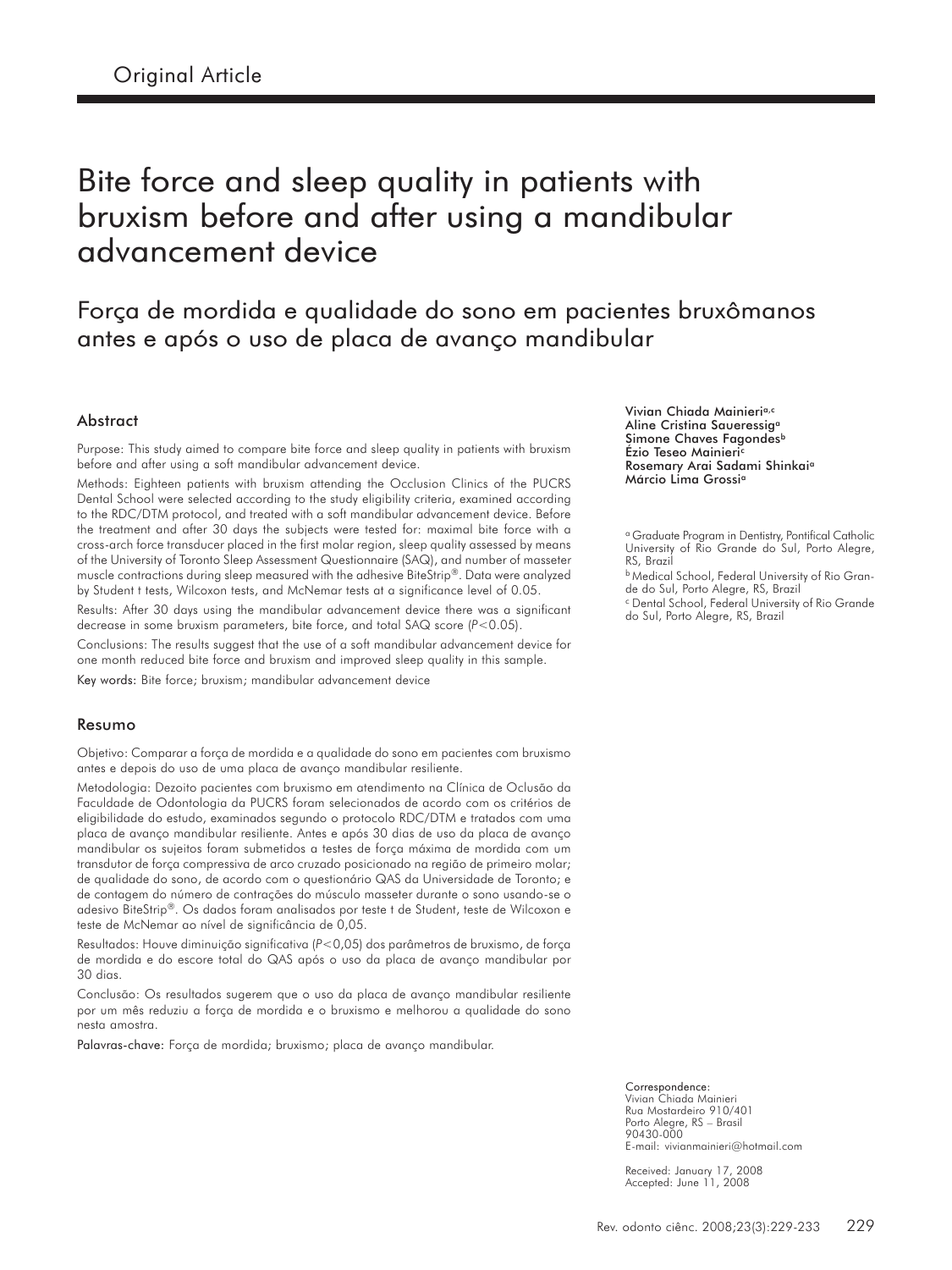## Introduction

Bruxism has been traditionally defined as a nocturnal or diurnal parafunctional oral activity, which may include dental clenching, grinding, and wear as proposed by the American Academy of Orofacial Pain in 1996. However, in 1997 the American Association of Sleep Disorders classified bruxism as a parasonia, *i.e.*, an undesirable physical phenomenon that occurs parallel to sleep and characterized by stereotyped and periodical movements of the masticatory system during sleep (dental clenching or grinding), thus excluding diurnal parafunctional activities. Polysomnography is considered the gold standard exam for bruxism and sleep quality diagnosis because provides an objective method to monitor sleep manifestations (1-3). Polysomnographic studies showed that bruxism may occur during all sleep phases, but is more frequent in stage II of NREM sleep. Bruxism is related to sleep quality, because it causes micro-awakenings, which directly interferes with sleep. Bruxism patients often complain of difficulties to fall asleep and extreme fatigue. Sleep quality can be evaluated by the Sleep Assessment Questionnaire (SAQ) developed at the University of Toronto, Canada, which has 17 items to determine primary sleep disorders and sleep abnormalities in epidemiological studies (4). Nevertheless, several other methods have been used in Dentistry to diagnose bruxism, such as clinical exam and self-report or report of a roommate about nocturnal noises due to dental grinding. Electromyography and BiteStrip® (5-7) are used by the patient at home to measure muscle activity during sleep. BiteStrip® is an adhesive portable device with two electrodes that register the number of bruxism episodes (defined as the number of masseter muscle contractions above a cut-off point) per minute (5-7). Besides muscle activity, previous studies have suggested that bruxers exercise their masticatory muscles beyond normal limits, and may present muscular hypertrophy and increased bite force (8-10). Maximum bite force is defined as the resulting force of the mandibular teeth against maxillary teeth when masticatory elevator muscles exert maximum effort in physiological conditions (11).

The treatment of bruxism includes different approaches: occlusal treatment with occlusal adjustment and splints, medication, and psychotherapy. Several modalities aim to prevent dental wear, provide symptoms relief, and improve sleep and quality of life (1,3), yet none has been able to completely eliminate bruxism signs and symptoms. One treatment with good clinical results is the use of occlusal splints, which aim to protect teeth, provide muscle relaxation, redistribute forces, and reduce bruxism, thus improving sleep quality. There are several designs of occlusal splints, and the mandibular advancement device is a splint mainly used to treat apnea (12-15). This device also seems to be effective for the treatment of bruxism (16), but its mechanism of action still is unknown.

Therefore, this study aimed to evaluate bite force and sleep quality in bruxers before and after the use of a mandibular advancement device for thirty days. Furthermore, it was investigated if the mandibular advancement device is efficient for the treatment of bruxism and reduction of nocturnal muscular contractions of the masseter muscle.

## Methodology

The research protocol was approved by the local institutional review board and registered in SISNEP (117916). Eighteen patients seeking treatment at the Occlusion Clinics of the Pontifical Catholic University of Rio Grande do Sul (PUCRS) Dental School were selected according to the following eligibility criteria (3): a) Inclusion criteria – patients with history of bruxism (report of a minimum of three episodes of dental grinding per week), absence of a maximum of one tooth per hemi-arch, no restriction of mandibular opening, age range between 21 and 65 years old, no temporomandibular disorders (TMD); and b) Exclusion criteria – pregnancy, severe facial and skeletal alterations, orthodontic treatment in the previous two years, active periodontal disease and/or teeth with mobility, use of any medication that may interfere with the outcome measures, *e.g.*, drugs for anxiety. The sample comprised eighteen patients clinically diagnosed as bruxers. Sample clinical characteristics are shown in Table 1.

Table 1. Sample characteristics (n=18)

| Variable                             | Mean (SD)   |
|--------------------------------------|-------------|
| Weight (kg)                          | 74.5 (15.6) |
| Height (cm)                          | 169.2(9.7)  |
| Body Mass Index (kg/m <sup>2</sup> ) | 25.3(4.2)   |
| Age (years)                          | 38.8 (10.2) |

Each patient signed an informed consent form and was subjected to standardized procedures in the following sequence: anamnesis, oral clinical exam, anthropometrical measurements (height, weight, body mass index – BMI), bite force recording (17), baseline application of SAQ (4), and baseline use of Bite Strip® (5). The patient was clinically examined according to the RDC/TMD protocol, which was described and validated previously to evaluate presence of pain after muscle palpation and TMJ noise (18). After fabrication of the mandibular advancement device (16) and its use for 30 days, patients were subjected to final clinical exam, bite force recording, application of SAQ, and home use of Bite Strip®.

#### Bite force recording

Bilateral maximum bite force was measured with a crossarch compressive transducer (Sensotec 13/2445-02, Columbus, OH, USA) at the first molar region (17). The bite pad was covered with extra-hard rubber for dental protection, and the set was wrapped with disposable plastic film for biological safety control. The patient was asked to bite as hard as possible for two to three seconds. The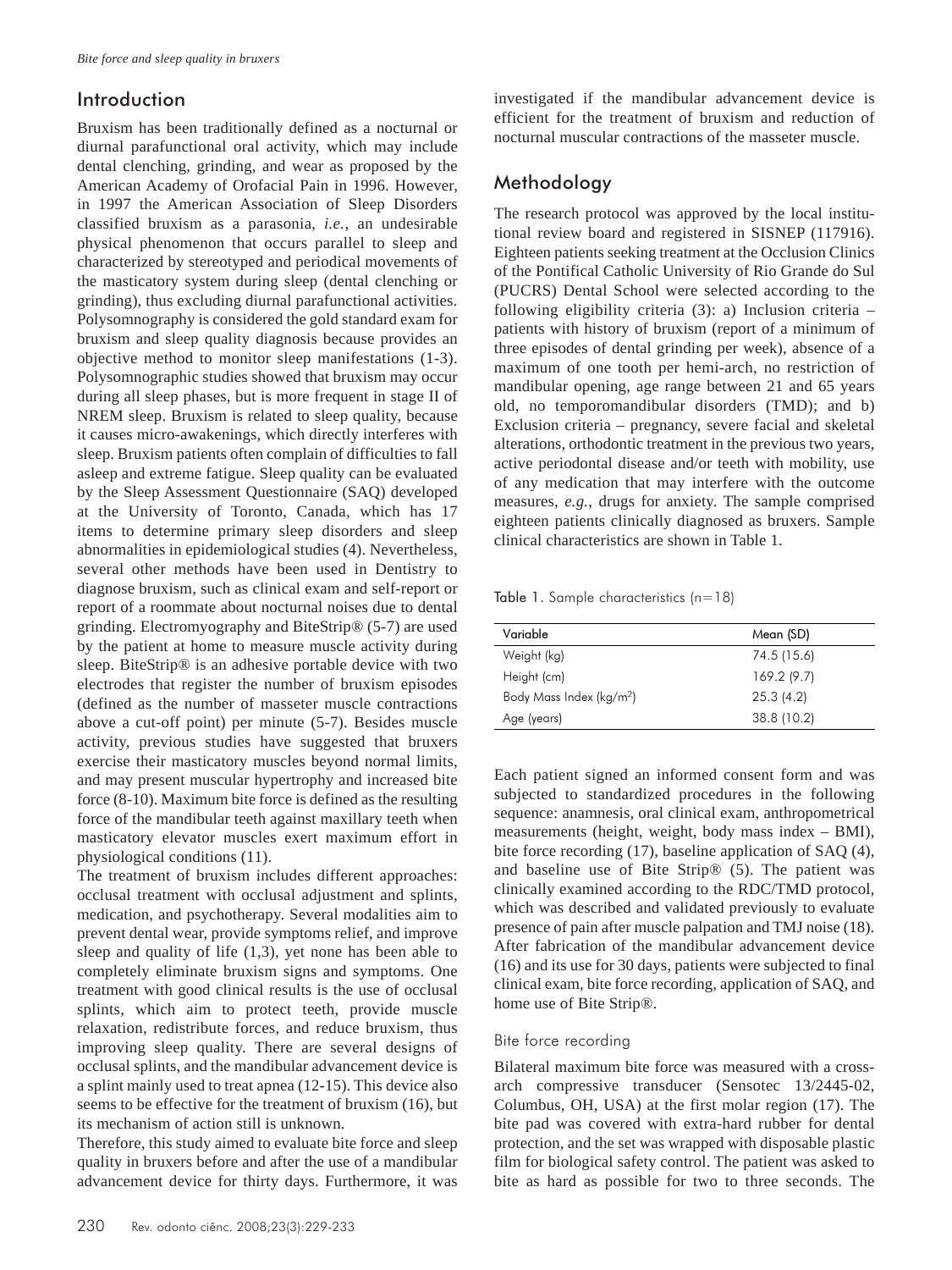measurements were performed in triplicate with a 5-min rest interval, and the mean value was considered the subject's maximum bite force value.

#### Use of Bite Strip®

Each patient received the adhesive device Bite Strip*®* to be used at home during sleep for a minimum of five hours. Bite Strip*®* was applied over the skin previously cleaned according to standardized instructions and training given by the researchers at the dental school. The presence and number of masseter muscle contractions were measured according to an individual cut-off value, which was established during the first clinical session (5).

#### Mandibular advancement device

For each patient a soft mandibular advancement device was fabricated aiming to treat bruxism. Maxillary and mandibular casts were mounted in a semi-adjustable articulator using a occlusal record made of addition silicon impression material (Express®, 3M, Saint Paul, MN, USA) (Fig. 1A). Maxillary and mandibular soft splints were fabricated with 3mm-thick EVA plates (Bio-Art Equipamentos Odontológicos Ltda, São Paulo, SP, Brazil) over duplicated casts, using a vacuum plasticizer equipment (Plastvac P7, Bio-Art Equipamentos Odontológicos Ltda, São Paulo, SP, Brazil). Both splints were positioned over the casts mounted in the articulator to be joined with heated silicon glue (Fig. 1B) at a 50% to 75% mandibular advancement position in relation to the patient's maximum protrusion (12-16). The mandibular advancement device was used for 30 consecutive days.

#### Statistical analysis

The normality of the continuous numerical variables was tested with Kolmogorov-Smirnov test before data analysis using paired Student t tests. Ordinal variables were analyzed by Wilcoxon tests, and nominal variables were tested with McNemar tests. A significance level of 0.05 was adopted for all tests.

### **Results**

After 30 days using the mandibular advancement device, maximum bite force and total SAQ score decreased (Table 2). The ordinal variables (TMJ noises, grinding and/or clenching habits, etc) scores decreased or did not change after using the soft splint (Table 3). In relation to the nominal variables, such as sensitivity after muscle palpation, no significant change was detected after 30 days (Table 4).



Fig. 1. (A) Occlusal record using addition silicon impression material. (B) Union of the maxillary and mandibular soft splints at the protrusive position determined by the occlusal record and casts mounted in semi-adjustable articulator.

Table 2. Comparison of the numerical continuous variables in this sample of patients with bruxism (n=18) before and after the use of a mandibular advancement device for 30 days.

| Variable                                            | Before mean<br>(SD) | After mean<br>(SD) | Paired<br>Student t test |
|-----------------------------------------------------|---------------------|--------------------|--------------------------|
| Maximum bite force (N)                              | 794.7 (381.9)       | 614.4 (298.9)      | $P = 0.018$              |
| Sleep Assessment Questionnaire<br>$(SAQ) - 0$ to 68 | 30(7)               | 23(6)              | P < 0.001                |
| Mouth opening (mm)                                  | 55.8(4.4)           | 55.2(4.6)          | <b>NS</b>                |
| Protrusion (mm)                                     | 5.4(2.4)            | 5.1(2.1)           | <b>NS</b>                |
| Right lateral movement (mm)                         | 4.2(3.3)            | 4.2(3.3)           | <b>NS</b>                |
| Left lateral movement (mm)                          | 4.7(3.8)            | 4.5(3.6)           | <b>NS</b>                |
| Overbite (mm)                                       | 1.9(1.4)            | 1.8(1.5)           | <b>NS</b>                |
| Overjet (mm)                                        | 2.3(1.4)            | 2.3(1.5)           | <b>NS</b>                |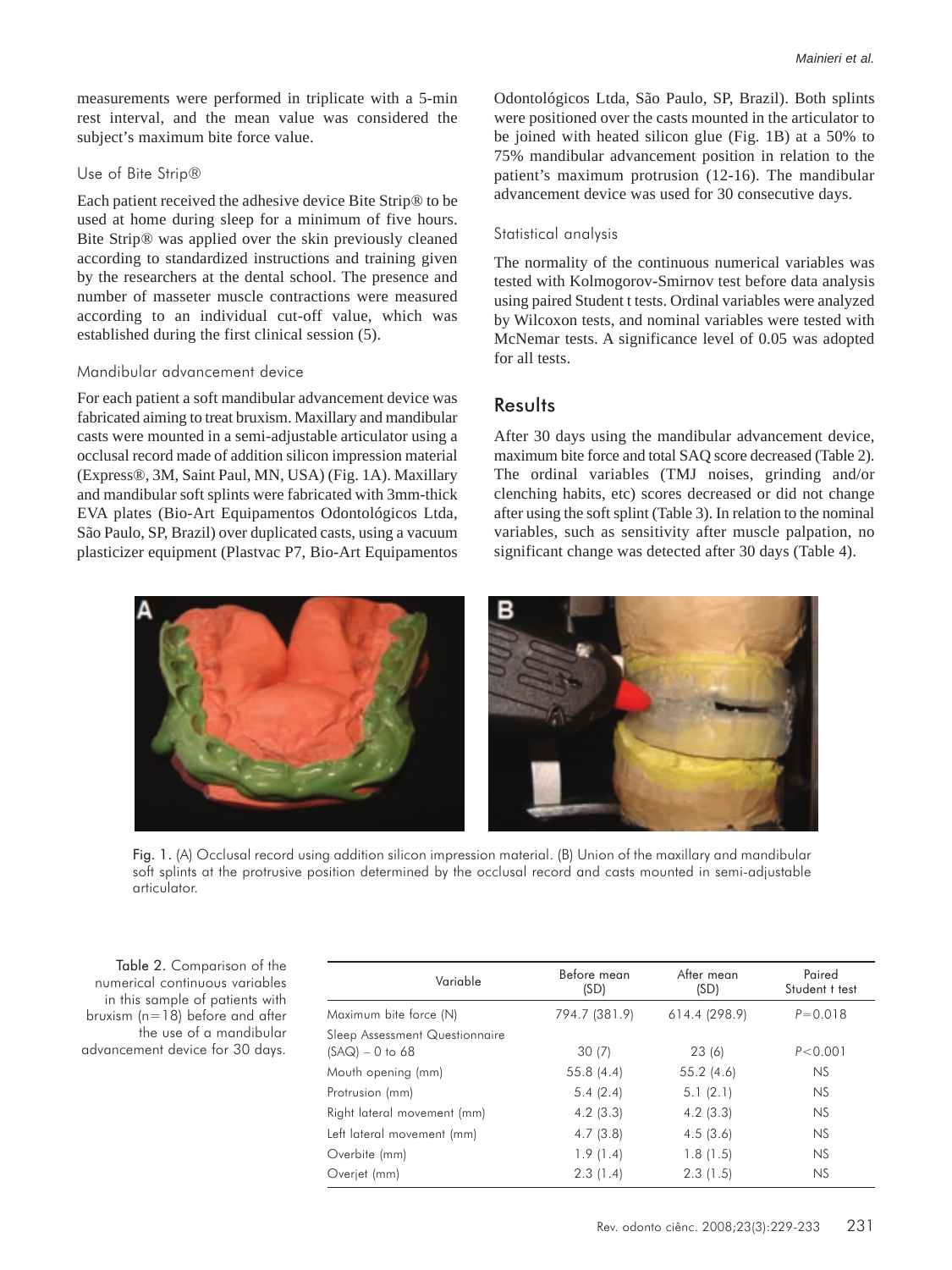Table 3. Comparison of the ordinal variables in this sample of patients with bruxism (n=18) before and after the use of a mandibular advancement device for 30 days.

| Variable                                                                                                                                                                     | Number of subjects<br>$(n = 18)$ with<br>increased, reduced<br>or equal scores | Wilcoxon test |
|------------------------------------------------------------------------------------------------------------------------------------------------------------------------------|--------------------------------------------------------------------------------|---------------|
| <b>BiteStrip</b> ©<br>0 - No bruxism: 39 episodes<br>1 - Mild: 40-74 episodes<br>2 - Moderate: 75-124 episodes<br>3 - Severe: above 125 episodes                             | $Reduced = 17$<br>$increased = 0$<br>No change $=$ 1                           | P < 0.001     |
| Occlusal wear<br>1 - None or mild<br>2 - Enamel wear<br>3 - Dentin wear in isolated points<br>4 - Dentin exposure area > 2mm <sup>2</sup><br>5 - Wear greater than 1/3 crown | $Reduced = 0$<br>$increased = 1$<br>No change $=$ 17                           | NS            |
| Type of noise<br>1 - Crepitation<br>2 - Clicking<br>3 - Popping                                                                                                              | $Reduced = 7$<br>$increased = 2$<br>No change $= 9$                            | $P = 0.04$    |
| Dental grinding/clenching<br>1 - Never<br>2 - Rarely<br>3 - Sometimes<br>4 - Often<br>5 - Always                                                                             | $Reduced = 14$<br>$increased = 0$<br>No change $=$ 4                           | P < 0.001     |

Table 4. Comparison of the nominal variables in this sample of patients with bruxism ( $n=18$ ) before and after the use of a mandibular advancement device for 30 days.

| Variable                        | Before mean After mean<br>(SD) | (SD) | McNemar<br>test |
|---------------------------------|--------------------------------|------|-----------------|
| Right TMJ noise                 |                                |      |                 |
| Absent $= 0$                    | 10                             | 13   | NS              |
| $Present = 1$                   | 8                              | 5    |                 |
| Left TMJ noise                  |                                |      |                 |
| Absent $= 0$                    | 8                              | 14   | $P = 0.03$      |
| Present $= 1$                   | 10                             | 4    |                 |
| Muscle sensitivity to palpation |                                |      |                 |
| Masseter                        |                                |      |                 |
| Absent $= 0$                    | $\overline{4}$                 | 9    | NS              |
| Present $= 1$                   | 14                             | 9    |                 |
| Temporal                        |                                |      |                 |
| Absent $= 0$                    | 6                              | 11   | NS              |
| Present $= 1$                   | 12                             | 7    |                 |
| Sternocleidomastoid             |                                |      |                 |
| Absent $= 0$                    | 9                              | 12   | NS              |
| $Present = 1$                   | 9                              | 6    |                 |
| Trapezius                       |                                |      |                 |
| Absent $= 0$                    | 7                              | 9    | NS              |
| $Present = 1$                   | 11                             | 9    |                 |

## **Discussion**

This study showed that the use of a soft mandibular advancement device for 30 days had a beneficial effect on bruxism treatment in this sample. There was a reduction of bite force and number of nocturnal masseter muscle contractions, as well as improvement of general sleep quality and some clinical variables, such as dental grinding. Although other clinical variables did not have significant improvement, *e.g.*, muscle sensitivity to palpation, no negative effect was observed after using the soft mandibular advancement device. The outcomes of this study were similar to the results reported by Landry et al. (16), who achieved significant reduction of bruxism with mandibular advancement devices.

Landry et al. (16) used polysomnography to diagnose bruxism in their study, and the mandibular advancement devices were fabricated according to the treatment protocol for obstructive sleep apnea and hypopnea with three different designs: individual maxillary and mandibular splints, joined splints with 40% mandibular advancement, and splints with 75% mandibular protrusion. In the present study, the maxillary and mandibular soft splints were joined at a protrusion position customized for each patient. During occlusal recording in protrusion, some patients reported pain at 75% protrusion, and the mandibular advancement was reduced to 50% to prevent discomfort and limitation of movements. Therefore, the use of soft mandibular advancement devices with 50% protrusion was effective in some patients with no detectable harm.

In the present study, the higher values of bite force before splint use may be explained by dental clenching and grinding, which would result in stronger and more fatigueresistant masticatory muscles (9-11). After using the mandibular advancement device the masticatory muscles should have relaxed, and bite force decreased. Previous studies have related bite force levels to bruxism (8-10,19) and TMJ disorders (20,21). However, the literature still is controversial regarding the association between high levels of bite force and bruxism, and one recent study showed negative results in young dentate subjects with no TMJ disorders (22).

In this sample, most patients reported reduction of dental grinding and/or clenching after 30 days using the mandibular advancement device. Huynh et al. (23) also found that the mandibular advancement device provided the best results for reduction of nocturnal bruxism in comparison with conventional occlusal splints and medication. In the present study, TMJ noises decreased in seven patients but did not change in nine subjects. Also, no significant improvement was seen for sensitivity after palpation of masticatory muscles. For these outcomes, the use of mandibular advancement device for 30 days may have been insufficient to provide significant clinical improvement. On the other hand, no deleterious effect occurred. Therefore, a longer prospective evaluation might provide definite information on the efficacy of soft mandibular advancement devices for the treatment of bruxism and muscle sensitivity.